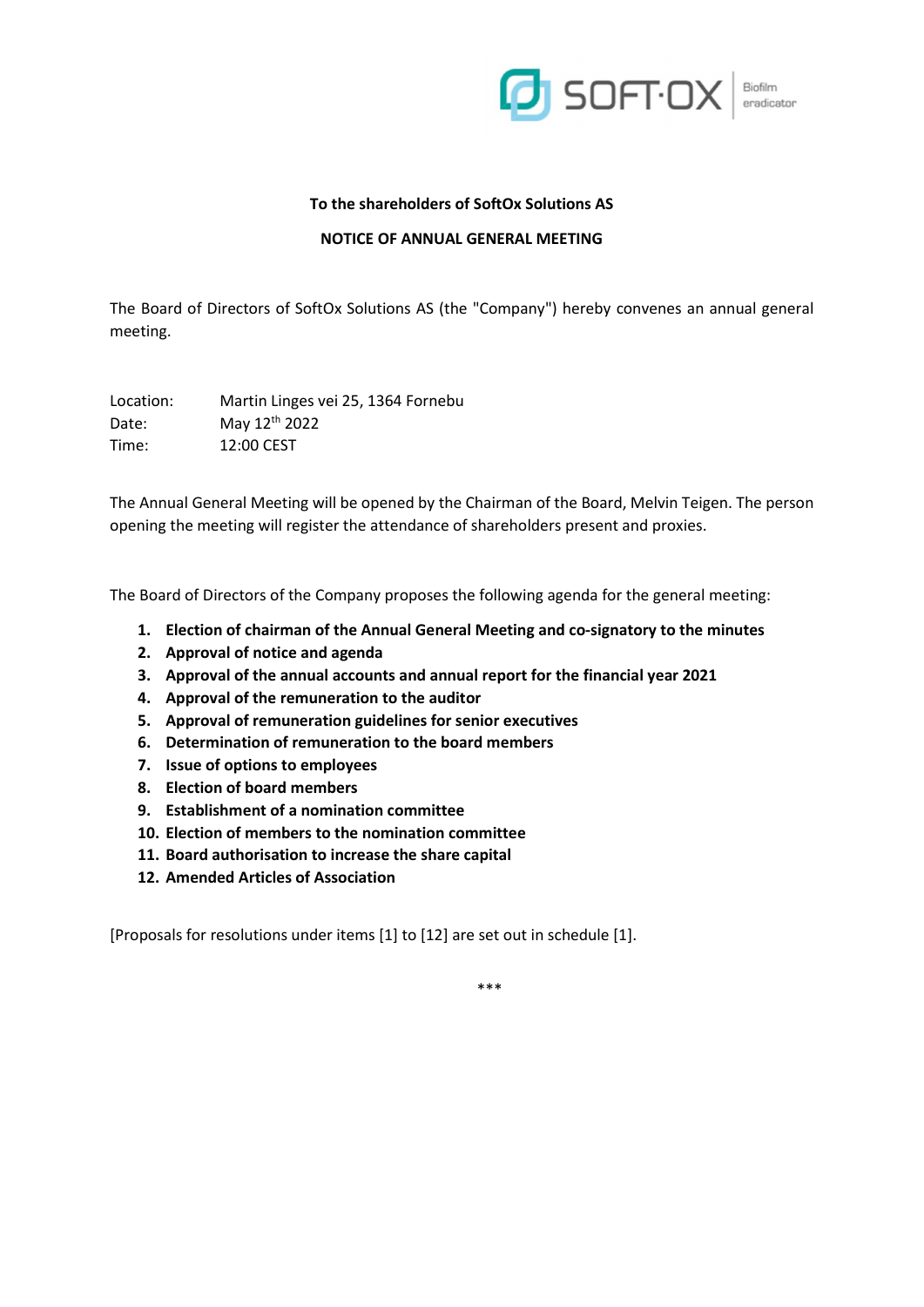

Biofilm eradicator

Attendance at the general meeting, either in person or by proxy, must be registered within 11 May 2022 at 12:00 CEST. Attendance can be registered by completing and submitting the attached registration or proxy form to IR email: ir@soft-ox.com Please refer to the attached forms for further instructions.

SoftOx Solutions AS is a Norwegian private limited liability company governed by Norwegian law, including the Norwegian Limited Liability Companies Act. The Company has, as of the date of this Notice, issued 10,342,871 shares. Each share carries one vote. All shares have equal rights. The Company has, as of the date of this Notice, no own shares.

Shareholders are entitled to attend the general meeting, either in person or by proxy. The Company still encourages shareholders to submit proxies with or without voting instructions in advance of the general meeting, as further described below.

Shareholders may appoint a proxy to attend and vote on their behalf. Proxies may be submitted by completing and submitting the proxy form attached as Appendix 2 in accordance with the instructions set out in the form. The proxy must be in writing, dated and signed. Proxy forms must be received by ir@soft-ox.com no later than 11 May 2022 at 12:00. See the enclosed proxy form for further information on proxies. Proxies received prior to the general meeting may be considered withdrawn if the shareholder attends the general meeting in person.

The individual shareholder may demand to participate electronically. Shareholders who wish to participate electronically must notify the Company of this by e-mail to ir@soft-ox.com no later than 11 May 2022 at 12:00. Practical information for such participation will be provided to those it concerns before the general meeting.

Further, shareholders have the right to propose resolutions under the matters to be addressed by the general meeting but note that the deadline for shareholders to put new matters on the agenda has lapsed cf. the Act section 5-11 second sentence. A shareholder may demand that board members and the chief executive officer provide available information at the general meeting about matters which may affect the assessment of items which have been presented to the shareholders for decision. The same applies to information regarding the Company's financial position and other business to be transacted at the general meeting, unless the information demanded cannot be disclosed without causing disproportionate harm to the Company. Shareholders are entitled to bring advisors and may grant the right of speech to one advisor.

This notice, including appendices and the documents to be considered by the general meeting are also posted on the Company's website.

# Attachments:

Schedule 1: The boards of directors' proposal for resolutions

Schedule 2: Notice of Attendance

Schedule 3: Proxy Forms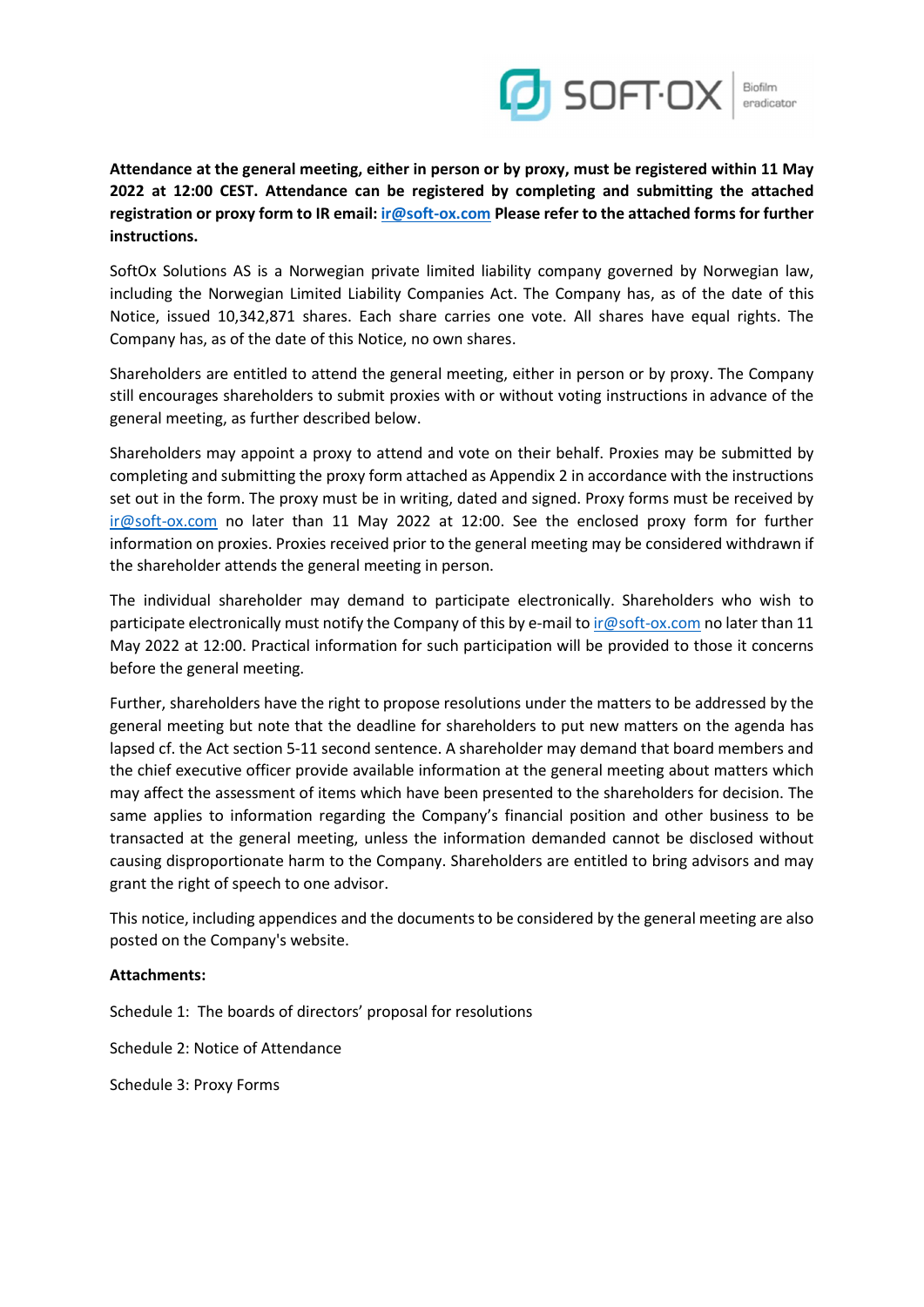

Oslo, 5 May 2022

Kind regards on behalf of the Board of Directors of SoftOx Solutions AS

Melvin Teigen

Chairperson of the Board of Directors

\*\*\*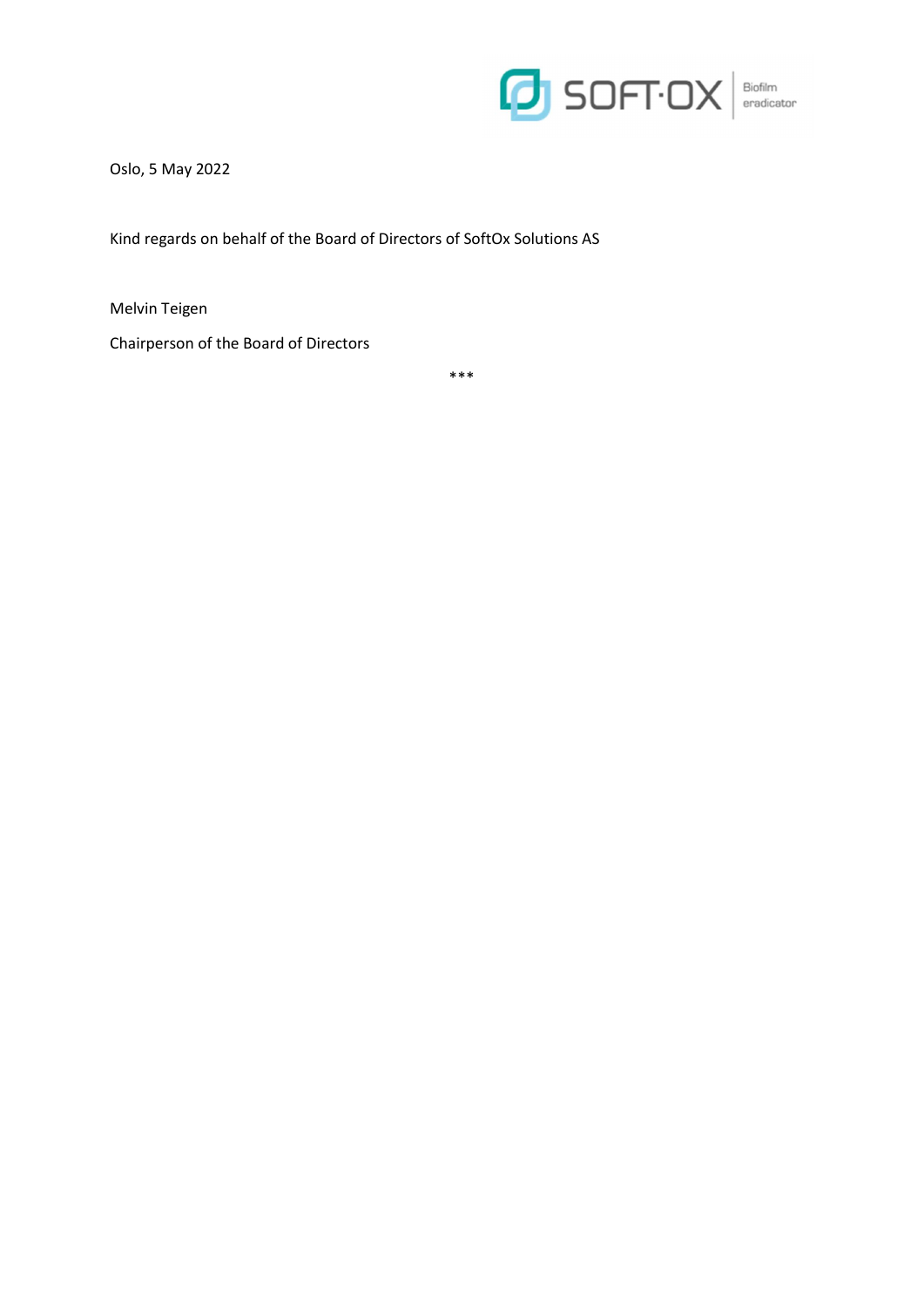

# Appendix 1 - The boards of directors' proposal for resolutions:

### Item 1 - Election of chairman of the Annual General Meeting and co-signatory to the minutes

The Board of Directors proposes that the general meeting adopts the following resolution:

"The general meeting elects Chairman of the Board Melvin Teigen to chair the meeting. The Company's CFO, Kristine M. Rød, is elected to co-sign the minutes together with the chair of the meeting."

#### Item 2 - Approval of notice and agenda

The Board of Directors proposes that the general meeting adopts the following resolution:

"The notice and the agenda are approved."

### Item 3 - Approval of the annual accounts and annual report for the financial year 2021

The Company's annual accounts and the directors' annual report for the financial year 2021, including the Board of Directors' report on corporate governance pursuant to the Norwegian Accounting Act section 3-3b, are available on the Company's website www.soft-ox.com. The Board of Directors proposes that the general meeting makes the following resolution:

"The general meeting approves the annual accounts and annual report for the financial year 2021, including the Board of Directors' report on corporate governance pursuant to the Norwegian Accounting Act section 3-3b."

#### Item 4 – Approval of the remuneration to the auditor

Accrued fees to the auditor for 2021 amount to NOK 195 300 for the Company, whereof NOK 100 000 is related to the statutory audit, NOK 95 300 is related to other services.

The Board of Directors proposes that the general meeting makes the following resolution:

"Remuneration to the auditor of NOK 100 000 for statutory audit is approved."

#### Item 5 - Approval of the remuneration guidelines for senior executives

Pursuant to section 6-16a of the Norwegian Public Limited Companies Act, the Board of Directors has prepared proposal for guidelines regarding remuneration for senior executives. The guidelines are available at the Company's website www.soft-ox.com. The guidelines shall be considered and approved by the general meeting upon any material changes and at least every fourth year.

The Board of Directors proposes that the general meeting adopts the following resolution: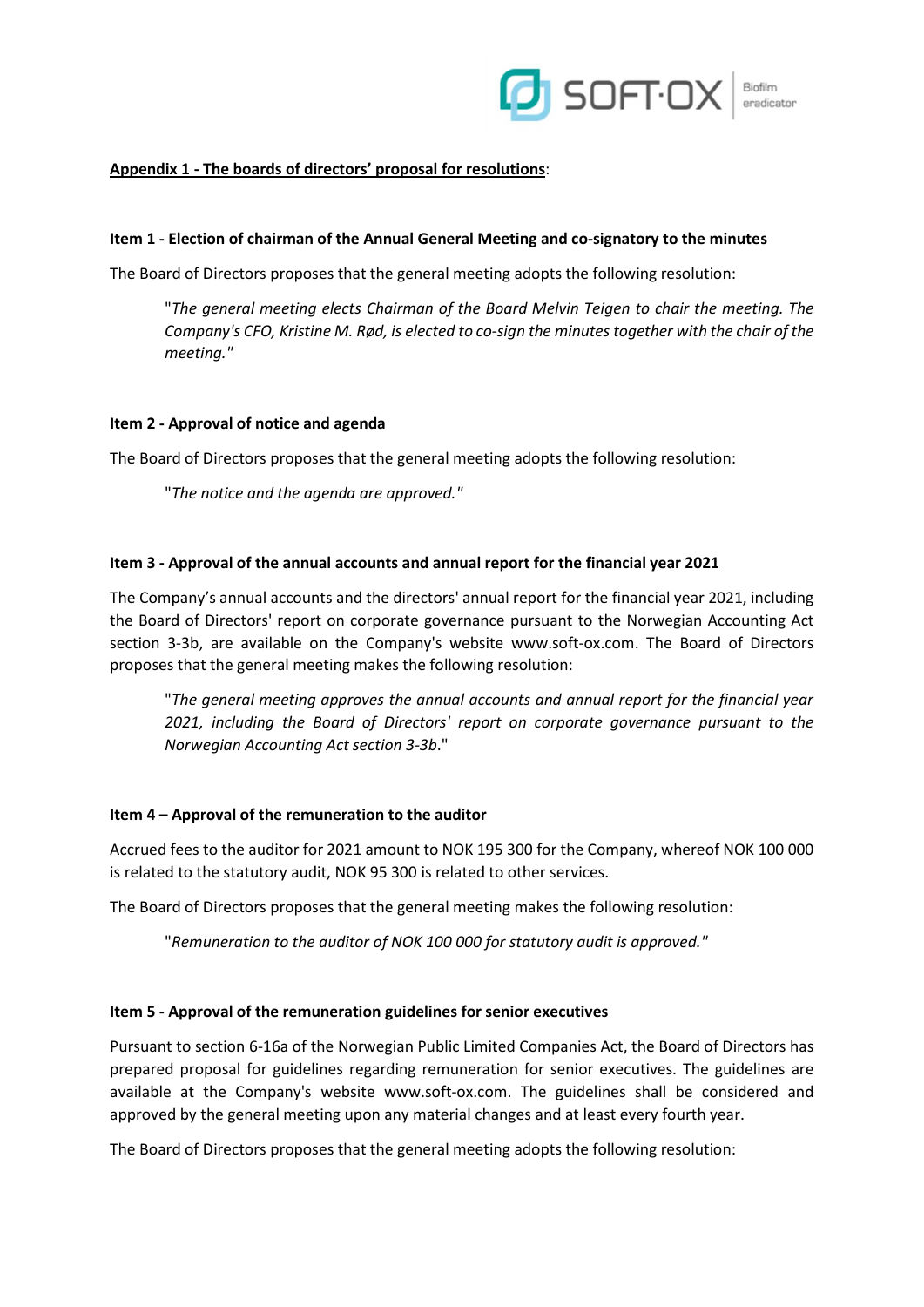

Biofilm

"The Board of Directors' proposal for remuneration guidelines for senior executives is approved."

# Item 6 – Determination of remuneration to the board members

The ad hoc nomination committee comprises the Company's largest shareholders, who have put forth a recommendation for election of board members that is available on the Company's website www.soft-ox.com.

The Board of Directors proposes that the general meeting, in accordance with the nomination committee's recommendation, makes the following resolution:

"Remuneration to the members of the board for the last year is fixed to NOK 250 000 for the chairperson for the board and NOK 125 000 for each of the other board members. In addition to bonus options, 10 000 options to the Chairman and 6 400 options to the members, at a price of 70. The price reflects the share price at the end of the year + 25 % with a maturity of three (3) years."

# Item 7 – Issue of options to employees and consultants

The Board of Directors proposes to allocate options to employees and consultants as a bonus for 2021 on the following terms.

The Board allocates 102 000 bonus options which are to be allocated to employees and consultants for 2021 at a price of NOK 70. The price reflects the share price at the end of the year + 25 % with a maturity of five (5) years. In additions, expired options for co-inventors, total 40 000, are extended with 3 years at a price of NOK 70. 50 000 options are likewise granted to CEO Geir Hermod Almås at a strike price of NOK 70 for 25 000 options and NOK 100 for 25 000 options, both with a maturity of five (5) years.

The Board of Directors proposes that the general meeting, makes the following resolution:

"The shareholders approve of the issue of options to employees and consultants."

# Item 8 - Election of board members

The ad hoc nomination committee comprises the Company's largest shareholders, who have put forth a recommendation for election of board members that is available on the Company's website www.soft-ox.com.

The current members of the Board of Directors were elected with an election term expiring on the date of the annual general meeting 2022. Accordingly, all of the members of the Board of Directors are up for election on the annual general meeting.

The Board of Directors proposes that the general meeting, in accordance with the nomination committee's recommendation, elects the following board members with an election period until the annual general meeting in 2024, by making the following resolution:

"The following persons are re-elected as board members:

Melvin Teigen, chairperson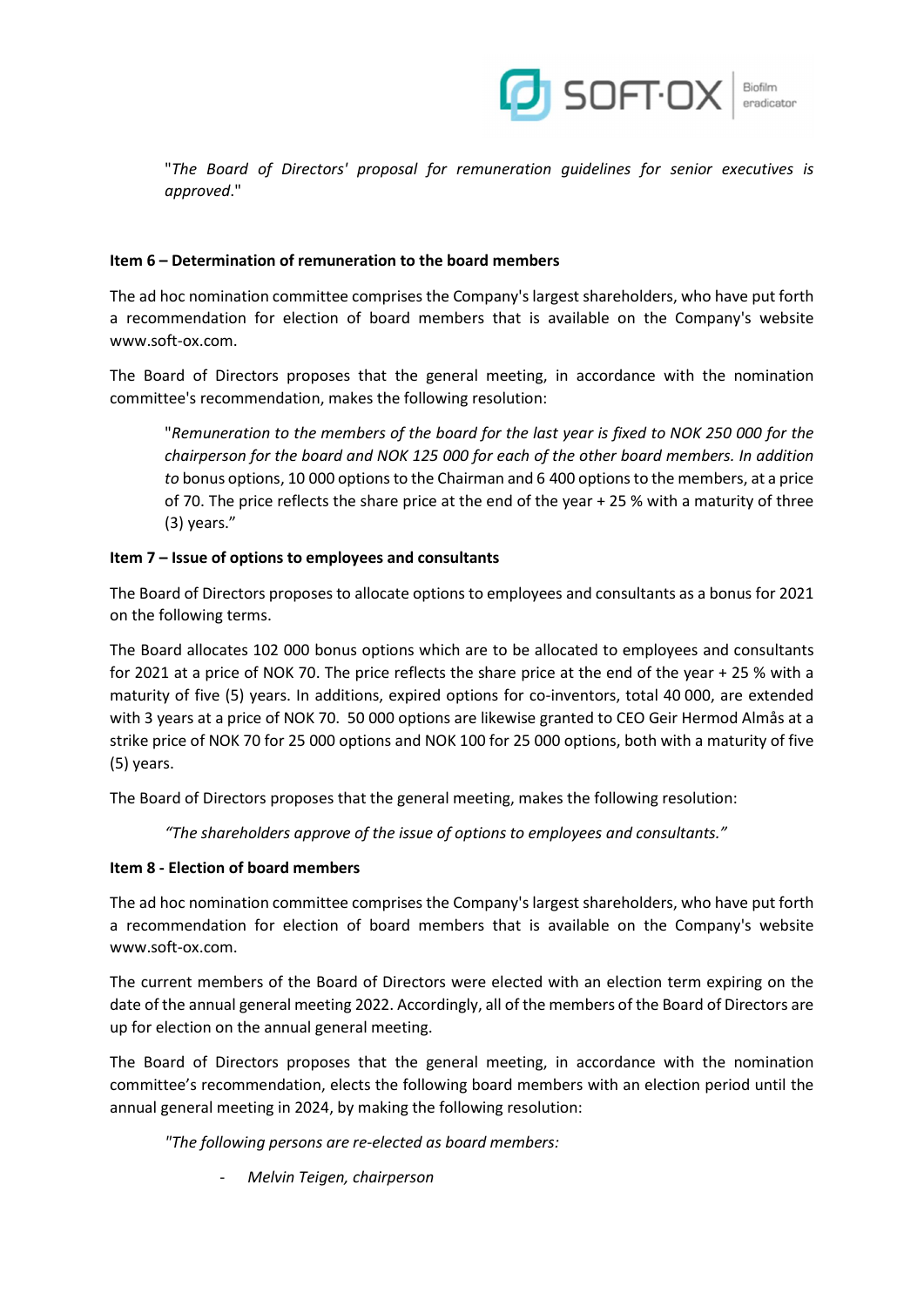

- Kari Myren, board member
- Olav Jarlsby, board member
- Claus Seeberg, board member

with an election term until the annual general meeting in 2024."

### Item 9 - Establishment of a nomination committee

The proposal for the Company's updated Articles of Association, including the proposed changes in item 8 and 11, is available on the Company's website www.soft-ox.com.

The Board of Directors proposes that the Company establishes a nomination committee. In that regard, the Board of Directors proposes that the general meeting makes the following resolution:

"The Company's Articles of Association Section 7 shall be changed to the following:

# "§ 7 Nomination committee

The company shall have a nomination committee which shall propose candidates for the board and the remuneration the members of the board. The nomination committee shall consist of two or three members. The general meeting shall elect the chairman and members of the nomination committee and determine its remuneration. The nomination committee shall follow guidelines given by the general meeting."

#### Item 10 - Election of members to the nomination committee

The newly established nomination committee shall have two to three members. The Board of Directors proposes that the general meeting makes the following resolution:

"The following persons are elected as members of the nomination committee:

- Kristian Almås
- Dag Vangsnes

with an election term until the annual general meeting in 2024."

#### Item 11 - Board authorisation to increase the share capital

The board's current authorisation from the general meeting to implement share capital increase in the Company expire at the time of the annual general meeting 2022. The board proposes that the authorisation is renewed for a new term. The board believes that it is expedient that it should have the authority to increase the share capital by up to 20 % of the Company's share capital. The purpose of the proposal is to give the board the flexibility to issue shares to finance further growth, issue shares as remuneration as part of acquisitions or as part of the current share and option programme for managers and employees.

The board proposes that the general meeting makes the following resolution: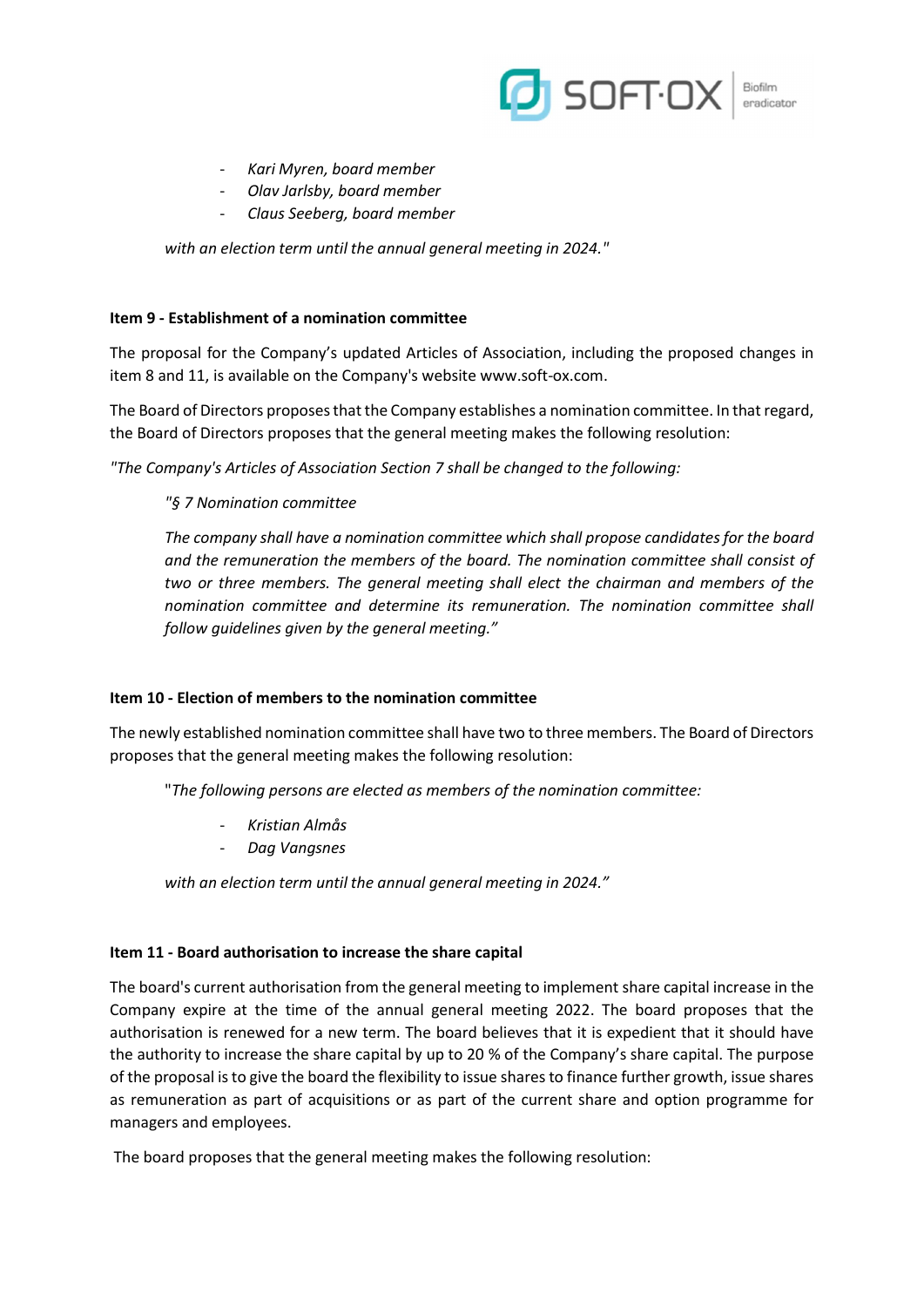

- 1. "Pursuant to Sections 10-14 (1) of the Norwegian Limited Liability Companies Act, the shareholders grant the Board of Directors the authorisation to increase the Company's share capital by up to NOK 41 371. Within this total limit, the authorisation may be used several times.
- 2. The authorisation may be used to issue shares as remuneration in connection with transactions, including the acquisition of other companies, businesses or technology rights, to obtain new equity to strengthen the Company's financing or as part of the Company's share and option programme.
- 3. The authorisation applies until the Annual General Meeting in 2023, although not beyond 30 June 2023.
- 4. Shareholders' pre-emptive rights under Section 10-4 of the Norwegian Limited Liability Companies Act may be waived.
- 5. The authorisation includes an increase in capital against contributions in cash, contributions in kind and the right to incur special obligations for the Company, cf. Section 10-2 of the Norwegian Limited Liability Companies Act. The authorisation includes a decision on a merger pursuant to Section 13-5 of the Norwegian Limited Liability Companies Act.
- 6. All previous authorisations for the issue of shares granted by the Annual General Meeting to the Board of Directors are replaced by this authorisation.

# Item 12 - Amended Articles of Association

The proposal for the Company's amended Articles of Association, including the proposed changes in item 8 (above), is available on the Company's website www.soft-ox.com.

The Board of Directors proposes that the general meeting makes the following resolution:

The Company's Articles of Association Section 6 shall be changed to the following:

"§ 6 General meeting

The annual general meeting shall consider and decide on the following issues:

1. Approval of the annual accounts and the annual report, including the distribution of dividends

2. Election of board members

3. The determination of the remuneration for the Board of Directors, the auditor and the nomination committee

4. Other matters which according to the law or the articles of association shall be considered by to the general meeting.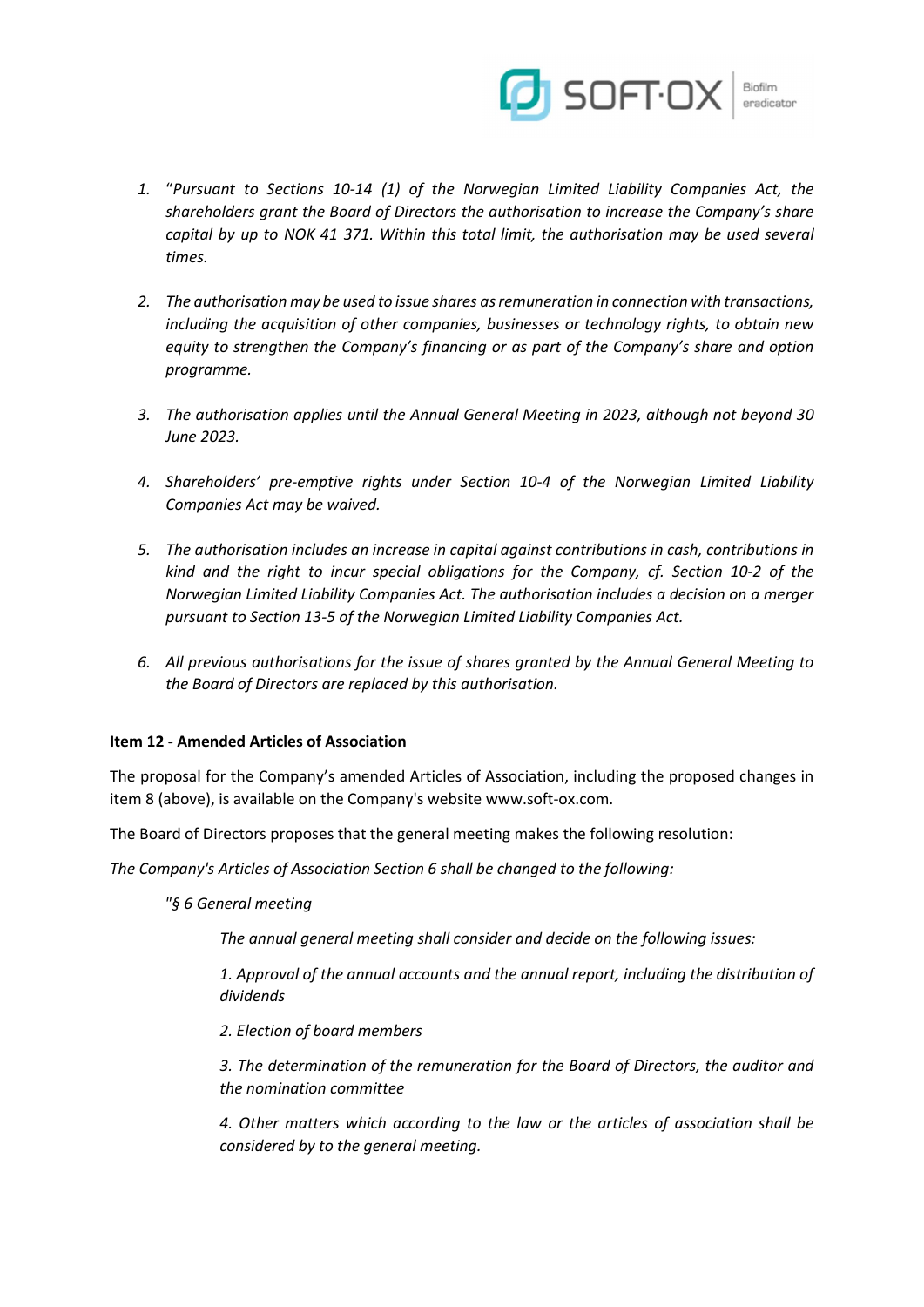

When documents relating to matters to be considered at the general meeting have been made available to the shareholders on the company's website, the law's requirement that the documents be sent to the shareholders does not apply. This also applies to documents that according to law must be included in or attached to the notice of the general meeting. A shareholder may nevertheless demand that such documents be sent to him. The company can not demand any form of compensation for sending the documents to the shareholders."

The numbering of current Section 7 of the Articles of Association shall be changed to Section 8.

\*\*\*

No other matters are on the agenda.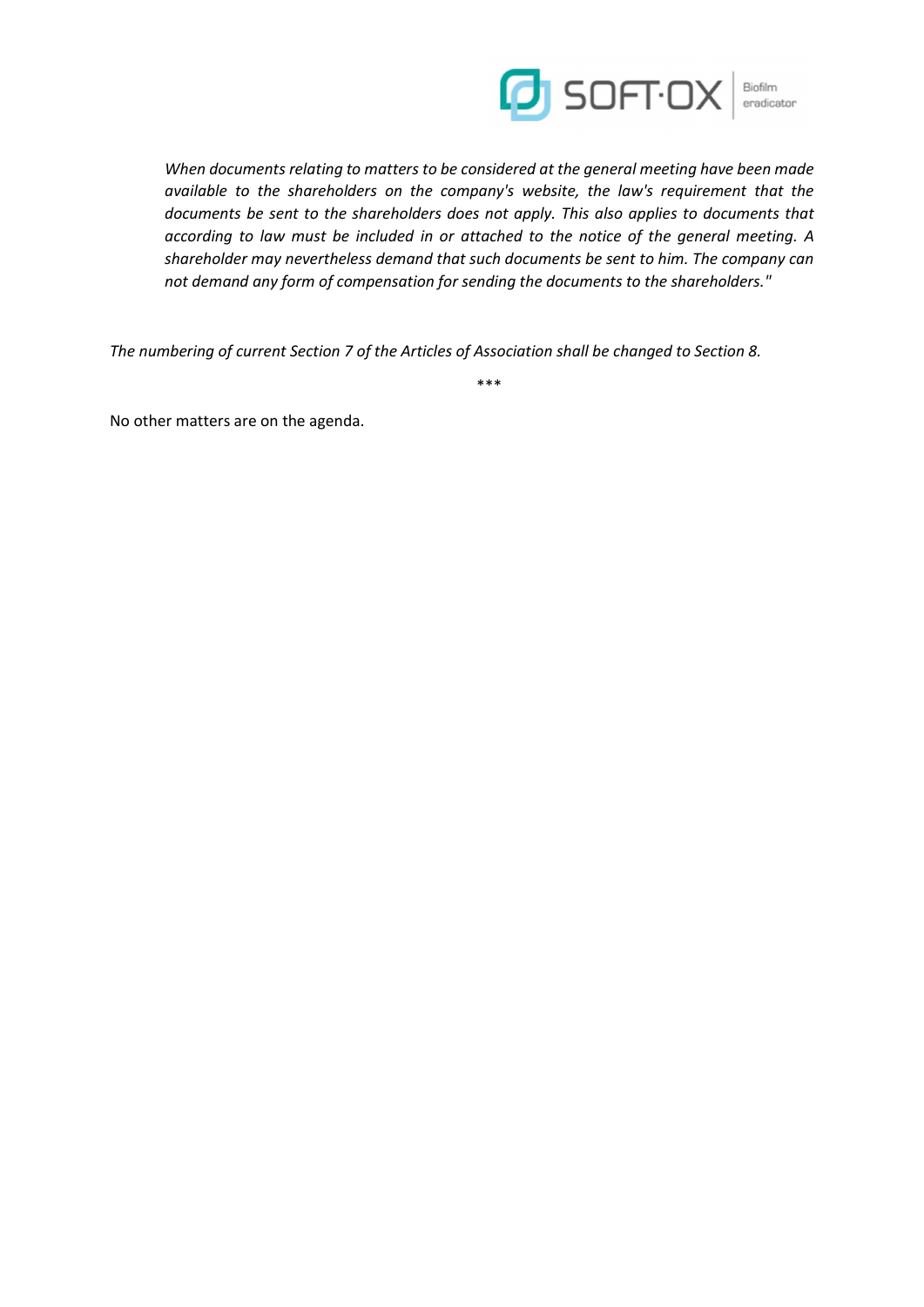

#### ATTENDANCE SLIP ANNUAL GENERAL MEETING

Shareholders wishing to participate in the Annual General Meeting to be held on 12 May 2022 at 12 CEST are kindly asked to complete and return this Attendance Slip to the Company's e-mail address at ir@soft-ox.com by 11 May 2022 at 12 CEST.

The undersigned wishes to participate in the Annual General Meeting of SoftOx Solutions AS on 12 May 2022 at 12 CEST.

I own:  $\blacksquare$ 

I am acting as proxy for: \_\_\_\_\_\_\_\_\_\_\_\_\_\_\_\_\_\_\_\_\_ shares (proxy/proxies to be attached)

Signature:

Name: \_\_\_\_\_\_\_\_\_\_\_\_\_\_\_\_\_\_\_\_\_ (upper case)

Location/date:

The Attendance Slip should be sent to: SoftOx Solutions AS, ir@soft-ox.com. The Company should be in receipt of the Attendance Slip by 12 CEST 11.5.2022.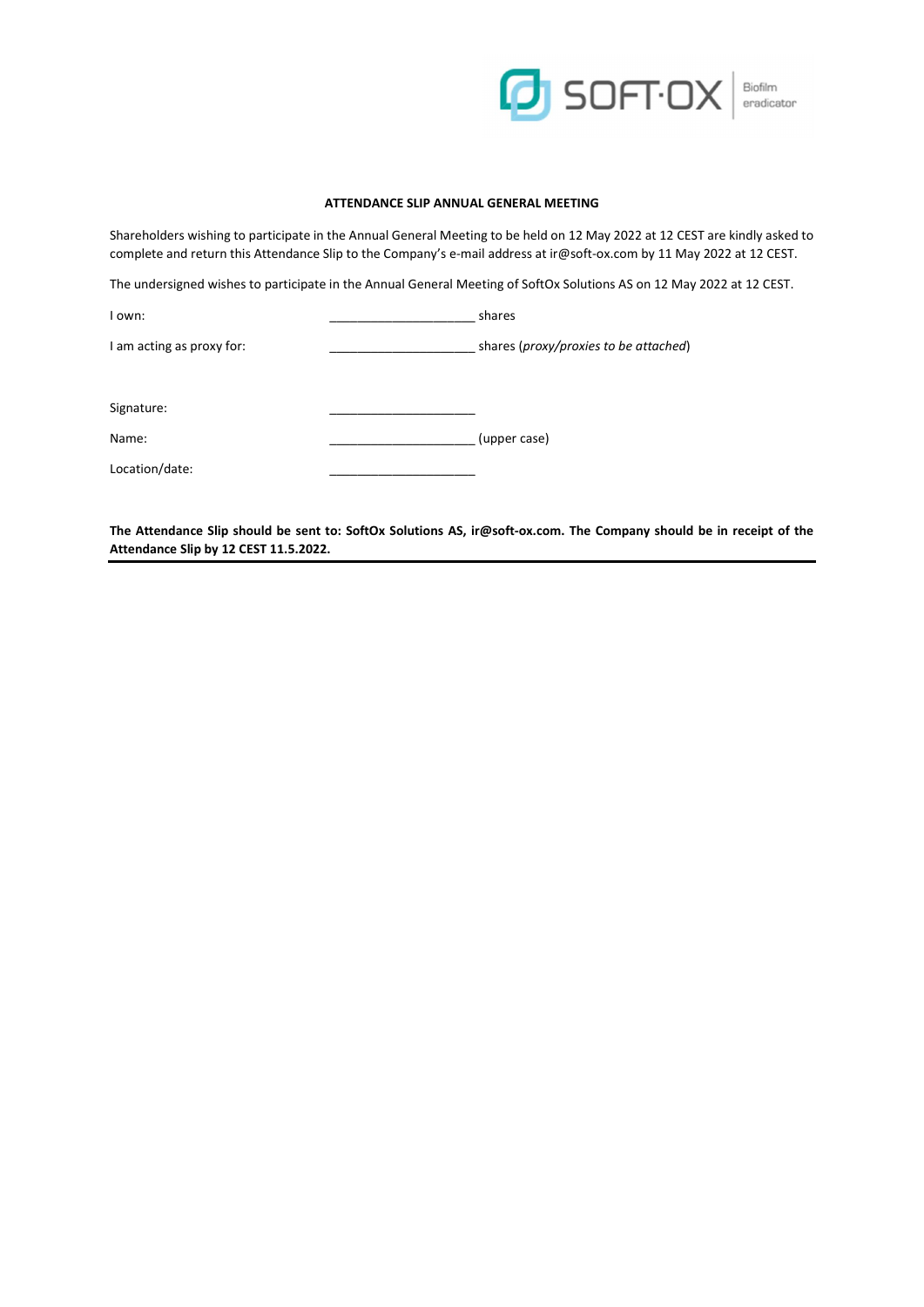

#### SoftOx Solutions AS

#### PROXY without voting instructions

|                                                                                                                                           | As the owner of shares in SoftOx Solutions AS, I/we hereby appoint    |  |  |  |  |
|-------------------------------------------------------------------------------------------------------------------------------------------|-----------------------------------------------------------------------|--|--|--|--|
|                                                                                                                                           | the Chairman of the Board                                             |  |  |  |  |
|                                                                                                                                           | (insert name)                                                         |  |  |  |  |
| to act as proxy and represent and vote on behalf of my/our shares at the Annual General Meeting of SoftOx<br>Solutions AS on 12 May 2022. |                                                                       |  |  |  |  |
| Signature:                                                                                                                                | *                                                                     |  |  |  |  |
| Name:                                                                                                                                     | (upper case)                                                          |  |  |  |  |
| Shareholder:                                                                                                                              |                                                                       |  |  |  |  |
| Location/date:                                                                                                                            |                                                                       |  |  |  |  |
|                                                                                                                                           | Authorisation should be sent to: SoftOx Solutions AS, ir@soft-ox.com. |  |  |  |  |

\* If a proxy is issued on behalf of a company or other legal entity, a company certificate and/or authorisation must be attached to show that the signatory is authorised to act as proxy. If satisfactory documentation is not received, the person appointed to act as proxy is free to use or reject the proxy at his discretion.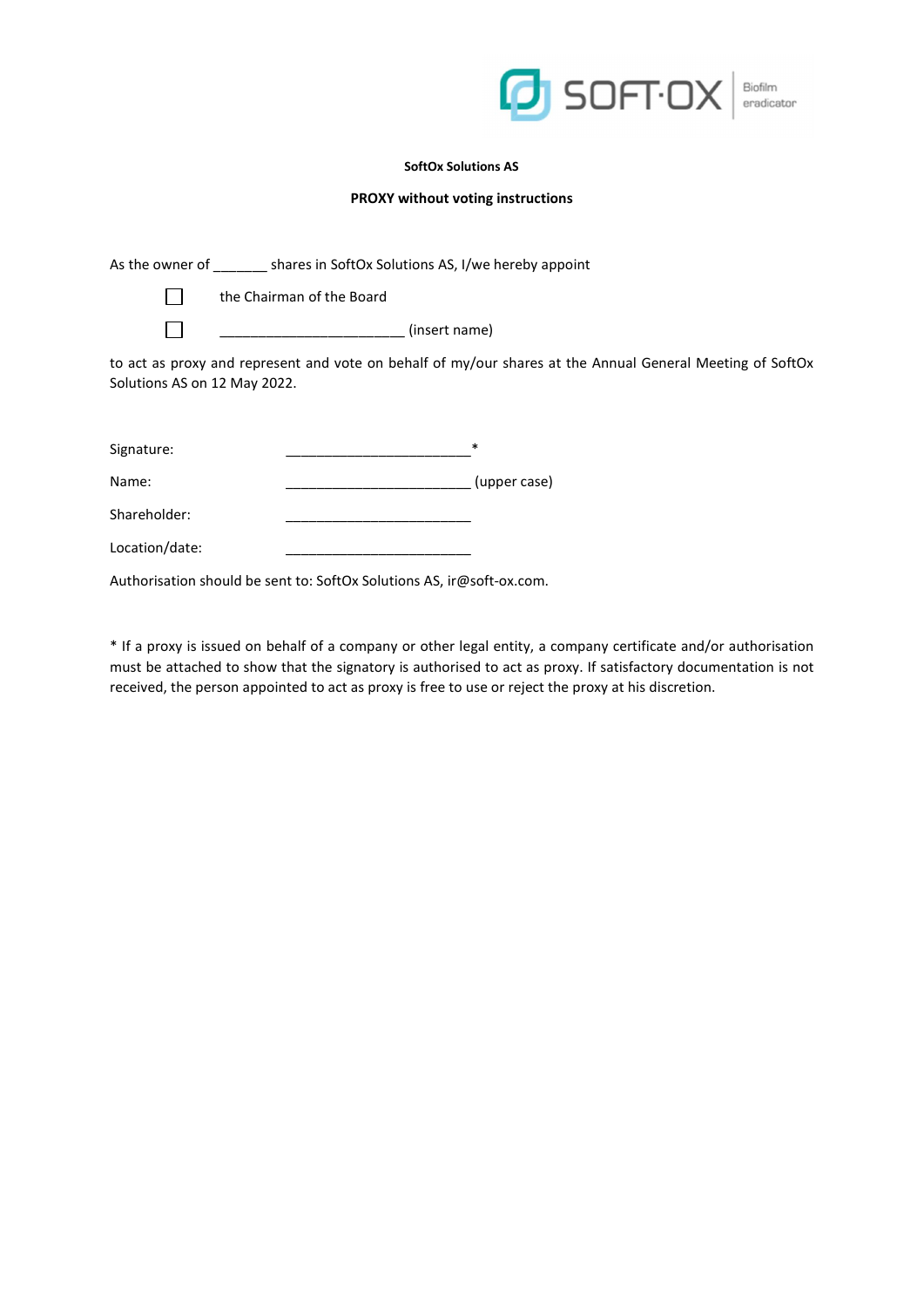

Biofilm eradicator

#### SoftOx Solutions AS

PROXY with voting instructions

As the owner of \_\_\_\_\_\_\_ shares in SoftOx Solutions AS, I/we hereby appoint

**The Chairman of the Board** 

 $\Box$  (insert name)

to act as proxy and represent and vote on behalf of my/our shares at the Annual General Meeting of SoftOx Solutions AS on 12 May 2022.

If neither of the above options is ticked, the proxy will be deemed to be given to the Chairman of the Board. If the proxy has been given to the Chairman of the Board, the Chairman of the Board has the right to give another Board Member or member of the executive management the right to represent, and vote for, the shares covered by the proxy.

If the shareholder so wishes and the Chairman of the Board has been appointed to act as proxy, the voting instructions below may be completed and sent to the Company. Voting will take place for the shares in accordance with the instructions.

#### Voting instructions:

| <b>Resolution</b> |                                                                                  | For | <b>Against</b> | <b>Abstain</b> |
|-------------------|----------------------------------------------------------------------------------|-----|----------------|----------------|
| 2.                | Approval of notice and agenda                                                    |     |                |                |
| З.                | Approval of the annual accounts and annual<br>report for the financial year 2021 |     |                |                |
| 4.                | Approval of the remuneration to the auditor                                      |     |                |                |
| 5.                | Approval of the remuneration guidelines for<br>senior executives                 |     |                |                |
| 6.                | Determination of remuneration to the board<br>members                            |     |                |                |
| 7.                | Issue of options to employees and consultants                                    |     |                |                |
| 8.                | <b>Election of board members</b>                                                 |     |                |                |
| 9.                | <b>Establishment of a nomination committee</b>                                   |     |                |                |
|                   | 10. Election of members to the nomination<br>committee                           |     |                |                |
|                   | 11. Board authorisations to increase the share<br>capital                        |     |                |                |
|                   | 12. Amended Articles of Association                                              |     |                |                |

If voting instructions have been given, the following applies:

- If 'For' is ticked, the proxy is instructed to vote for the resolution set out in the Notice with the changes that the Board of Directors, the Chairman of the Board or the Chairman of the Annual General Meeting may propose. In the event of changes to the proposals set out in the Notice, the proxy may at his discretion refrain from voting for the shares.
- If 'Against' is ticked, the proxy is instructed to vote against the resolution set out in the Notice with the changes that the Board, the Chairman of the Board or the Chairman of the Annual General Meeting may propose. In the event of changes to the proposals set out in the Notice, the proxy may at his discretion refrain from voting for the shares.